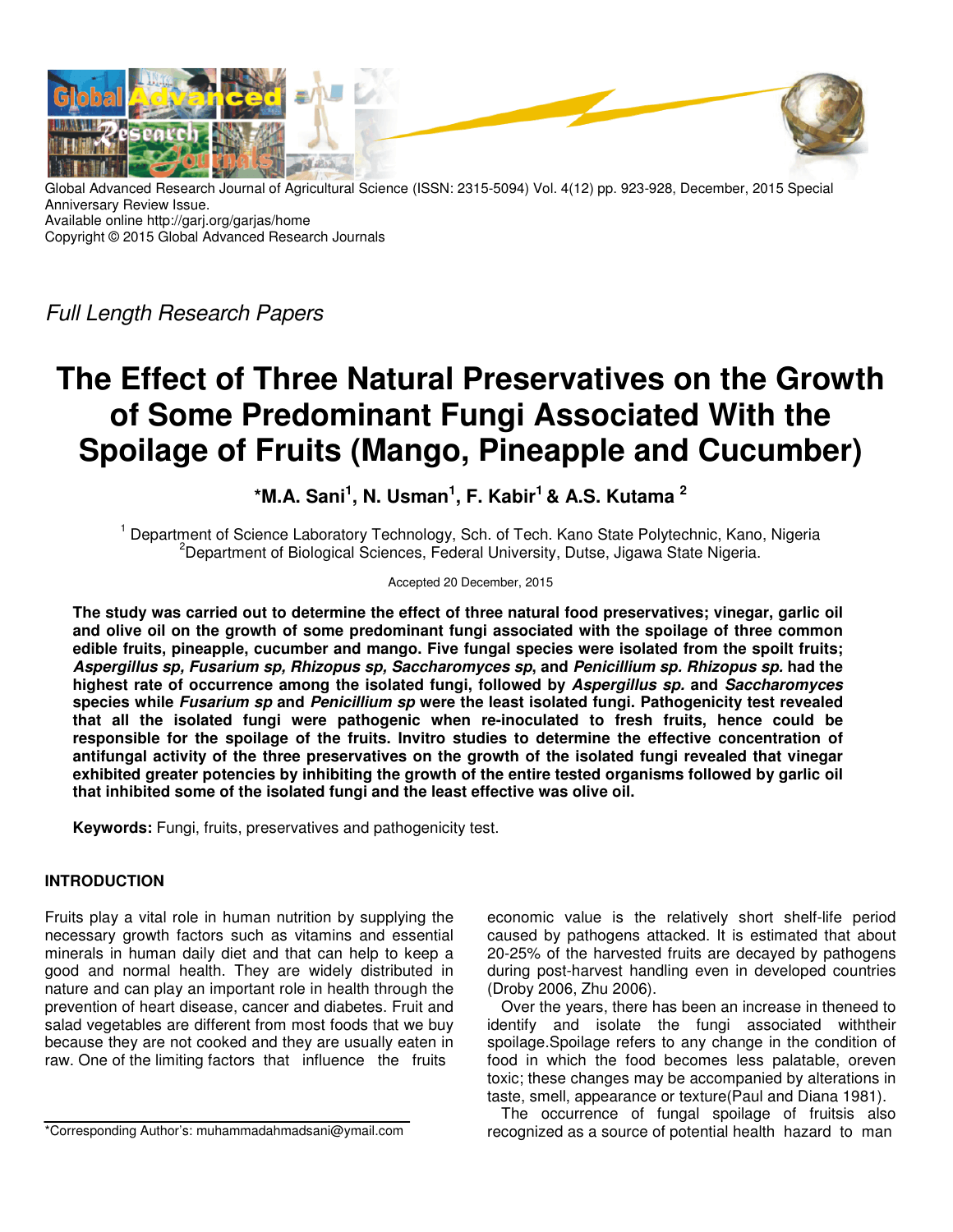and animals. This is due to their production of mycotoxins (naturally occurring toxic chemical often of aromatic structure) compoundswhich are capable of including mycotoxicoses in man following ingestion or inhalation. They differ in theirdegree and manner of toxicity (Effiuvwevwere, 2000).

The contamination of fruits and vegetables byfungi could also be as a result of poor handling practices in food supply chain, storage conditions, distribution, marketing practices and transportation.

Due to the economic impacts of spoiled foods and the consumer's concerns over the safety of foods containing synthetic chemicals, a lot of attention has been paid to naturally derived compounds or natural products ( Amusa, et al., 2002). Recently, there has been considerable interest in extracts and essential oils from aromatic plants with antimicrobial activities for controlling pathogens and/or toxin producing microorganisms in foods which are considered as human-safe and environmentally friendly (Chuku, et al,. 2008).

Natural volatile compounds, including vinegar and essential oil have been extensively investigated and demonstrated to elicit as antibacterial and antifungal activities (Gupta and Parthak, 1986 ).

It is in this vein that this research was conducted to isolate and identify fungal genera that are responsible for the spoilage of three common fruits; Mango, Cucumber, and Pineapple and to determine the susceptibility of the fungal isolates to some natural preservatives. This is with the view to finding if they could reduce decay and maintain better quality and shelf life of the fruits.

## **MATERIALS AND METHODS**

## **Sample Collection**

Three different spoiled fruits; Mango, Pineapple, and Cucumber both fresh and spoilt ones werepurchased from three different markets within Kano metropolis in Kano State Nigeria. A total of twenty seven fruits comprising nine fruits from each fruit type were purchased from Na'ibawa, Jakara and Rimi markets and transported to the laboratory in an ethanol sterile polythene bag for analysis. Among each of the nine fruits, three were spoilt and the remaining six were healthy looking i.e. altogether there were nine spoilt fruits.

## **Isolation and Identification of Fungi**

Isolation of the fungi was carried out as described by Amusaet.al (2007). Segments (3-5cm) oftissues from the margins of the spoilt fruits were cutwith a sterile scalpel and placed on sabouraud dextrose agar in Petri dishes and incubated at room temperature for 5 days. Subculture were made from the fungal colonies isolated to obtain pure

colonies The resulting isolates were identified microscopically by their characteristics under x 40 objective. In accordance with Cheesbrough (2000) and David Ellis et al., (2007).

### **Inoculum Standardization**

Pure cultures of the isolated fungi were standardized according to the European Standard (1997).Conidia were detached from the culture surface using a glass spatula and transferred into 10 ml sterile distilled water in a flask containing glass beads (3–4 mm diameter). After shaking for 1 min, the suspension was filtered through a filter (40– 100 m porosity).

## **Pathogenicity of Isolated Fungi**

This was carried out as described by Baiyewu et al. (2007) and Chukwuka et al. (2010). Each of the fungal isolates was tested on healthy fruits (mango, pineapple and cucumber) for its ability to induce spoilage. A sterile 4mm cork borer was used to make holes in each of the fruits. One set of the healthy fruits were inoculated with each of the standardized fungal isolates by injecting 1ml of the suspension into the hole made. The remaining set of the fruits was used as control without being inoculated with the isolates. All the inoculated fruits and the controls were placed in clean polyethylene bag (one fruit per bag) each and incubated at room temperature for 3 days. After 72 h, the inoculated fruits were observed for symptom development. The causal agents were re-isolated from the infected fruit and compared with the original isolates.

#### **In Vitro Antifungal Assay:**

Each of the preservatives (garlicoil, olive oil and vinegar) were mixed with sterile sabouraud dextrose agar (SDA)to obtain five different concentrations(10%, 20%, 30%, 40% and 50%). 1ml of the suspension of each isolate were placed in 90mm Petri plate and then the mixture of preservative and SDA mixture was poured into the Petri plate, incubated for 7 days at room temperature and thenobserved for fungal growth (Hadizadeh et al., 2009).

## **RESULTS**

Five fungal genera Aspergillussp, Rhizopussp, Fusariumsp, Saccharomyces sp, and Penicilliumsp were isolated from a total of nine spoilt fruits. Aspergillus sp. was isolated from Cucumis Sativus and Mangiferaindica, Fusarium sp. was isolated from Cucumissativus, Rhizopus sp. were isolated from Mangiferaindica, Cucumissativus and Ananascomosus, Saccharomyces sp. was isolated from Ananascomosus and Cucumissativus while Penicillium sp. was isolated only from Cucumissativus. The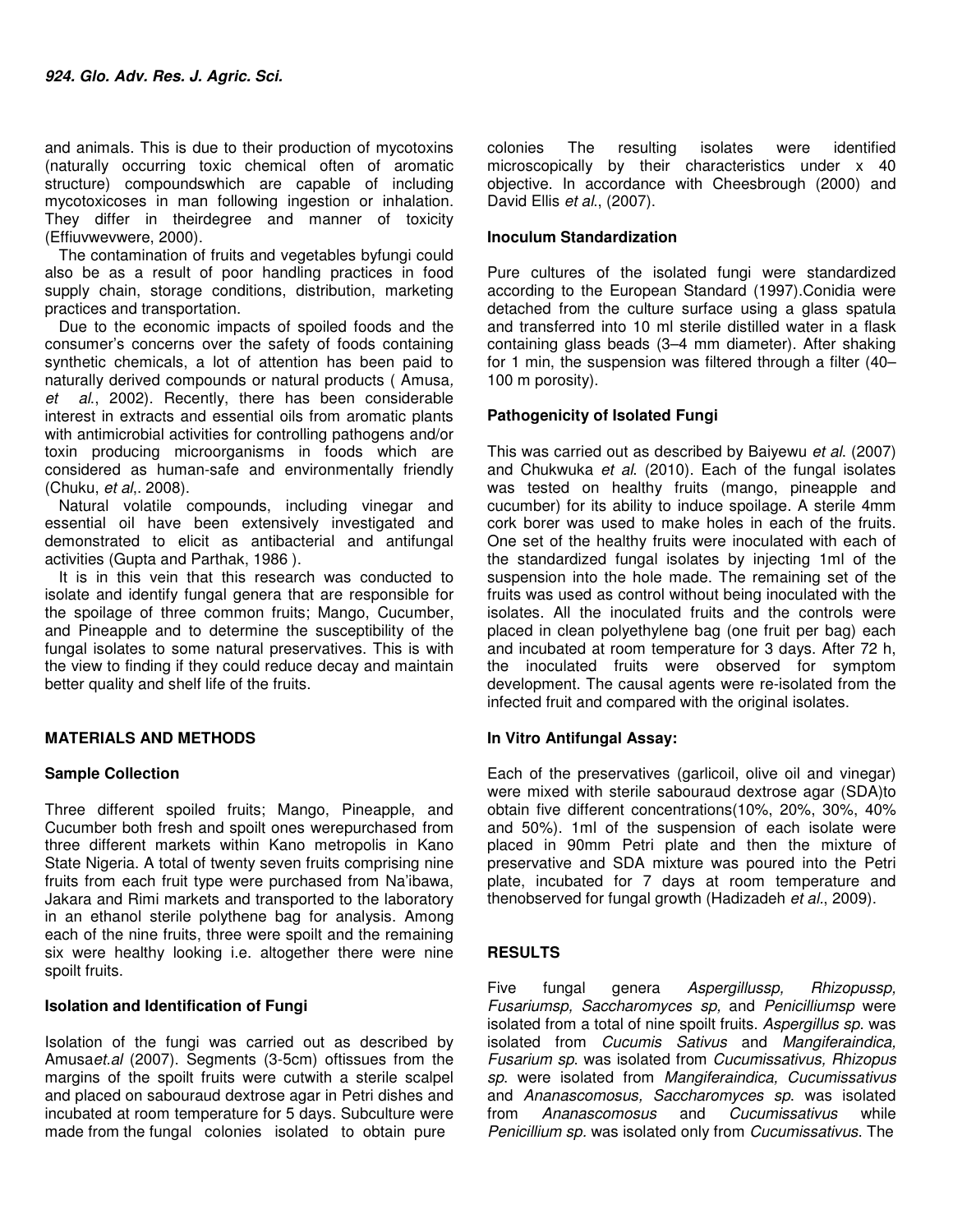| Fruit           | Rhizopussp | Saccharomyces | Aspergillus | Fusarium | Penicillium | Total |
|-----------------|------------|---------------|-------------|----------|-------------|-------|
|                 |            | Sp            | sp          | sp       | sp          |       |
| Ananascomosus   | 3          | 3             | 0           | 0        | 0           | 6     |
| (Pineapple)     |            |               |             |          |             |       |
| Mangiferaindica | 3          | $\Omega$      | 3           | 0        | 0           | 6     |
| (Mango)         |            |               |             |          |             |       |
|                 |            |               |             |          |             |       |
| Cucumissativus  | 3          | 3             | 3           | 3        | 3           | 15    |
| (Cucumber)      |            |               |             |          |             |       |
| TT.no of genera | 9          | 6             | 6           | 3        | 3           | 27    |
|                 |            |               |             |          |             |       |
| Frequency (%)   | 33.33%     | 22.22%        | 22.22%      | 11.11%   | 11.11%      | 100%  |
|                 |            |               |             |          |             |       |

 **Table 1: Frequency of occurrence of fungal pathogens associated with the spoilt fruits** 

frequency of occurrence shows that Rhizopussp had the highest frequency occurring in all the nine fruits tested recording 33.33%.Saccharomyces sp and Aspergillus sp. recorded 22.22% each while Fusarium sp. and Penicilliumsp had the least frequency occurring in only one of the fruits ie Cucumissativus. Recording 11.11% each as shown in Table 1.

Pathogenicity tests revealed that all the five isolatedfungi were pathogenic. They were able to produce the same spoilage signs in the healthy fruitsinto which they were reinoculated as shown in Table 2.

Results of the effect of three natural preservatives tested against the isolates showed that vinegar is highly effective against all the five isolates by inhibiting their growth at all the concentrations used, while garlic oil is only moderately effective against Fusarium sp. at 40% and 50% concentrations. Similarly olive oil was found to be moderately effective against Penicillium sp at 40% and 50% concentrations (Table 3).

# **DISCUSSION**

The result of this study shows that five (5) fungal species;<br>Aspergillus, Fusarium, Penicillium, Rhizopuss and Aspergillus, Fusarium, Penicillium, Saccharomyces were isolated from the spoiled fruits (mango, pineapple and cucumber).The most frequently occurring was Rhizopussp which was found in all the spoilt fruits. All the five isolated fungal species were isolated from cucumber.The fungi found to be associated with the spoilage of mango in this study were Aspergillus and Rhizopus which are the same genus Pantistico (1975) reported to be the most common fungi that attack mangoes in addition to Fusarium. Rhizopus and Saccharomyces were observed to be associated with the spoilage of pineapple; this is in line with the work of Effiuvwevwere

(2000) who reported that Aspergillus sp. and yeast sp. are responsible for the rotting of pineapple.

All the five organisms isolated were confirmed to be responsible for the spoilage of the fruits but in varying degrees. Findings showed that among the isolated fungi, Rhizopus was highly pathogenic leading to rapid disintegration of treated fruits in 4-5 days while Aspergillus and Saccharomyces were moderately pathogenic and Fusariumand Penicilliumwere least pathogenic, and cause the least amount of rot on the fruits. When these isolates were aseptically inoculated into healthy susceptible fruits, the characteristic symptoms originally observed were also noticed. The prevalence of fungi as the spoilage organism of fruit and vegetables is due to a wide range of factors which are encountered at each stage of handling from preharvest to consumption and is related to the physiological and physical conditions of the produce as well as the extrinsic parameters to which they are subjected (Effiuvwevwere, 2000). Damage inflicted on produce at the time of harvest is a major cause of infection since most of the spoilage microorganisms invade the produce through such damage tissue; similarly, the extent of deterioration is influenced by the depth of the wound. Furthermore, the incidence of infection is worsened by poor sanitary practices such as cross-contamination, contact infection during the transportation of produce (Effiuvwevwere, 2000). The result of the Pathogenicity tests carried out show that all the organisms were pathogenic and were the actual causal agents of spoilage of the different fruits and can also infect different fruits other than their original host. The tests also established the fact that fungi cause deterioration of the fruits when they gained entrance into them through mechanical injuries such as bruises and wound as reported by Zitter (1985).

Although essential oils from various wild plants have been reported in the past to be effective against a wide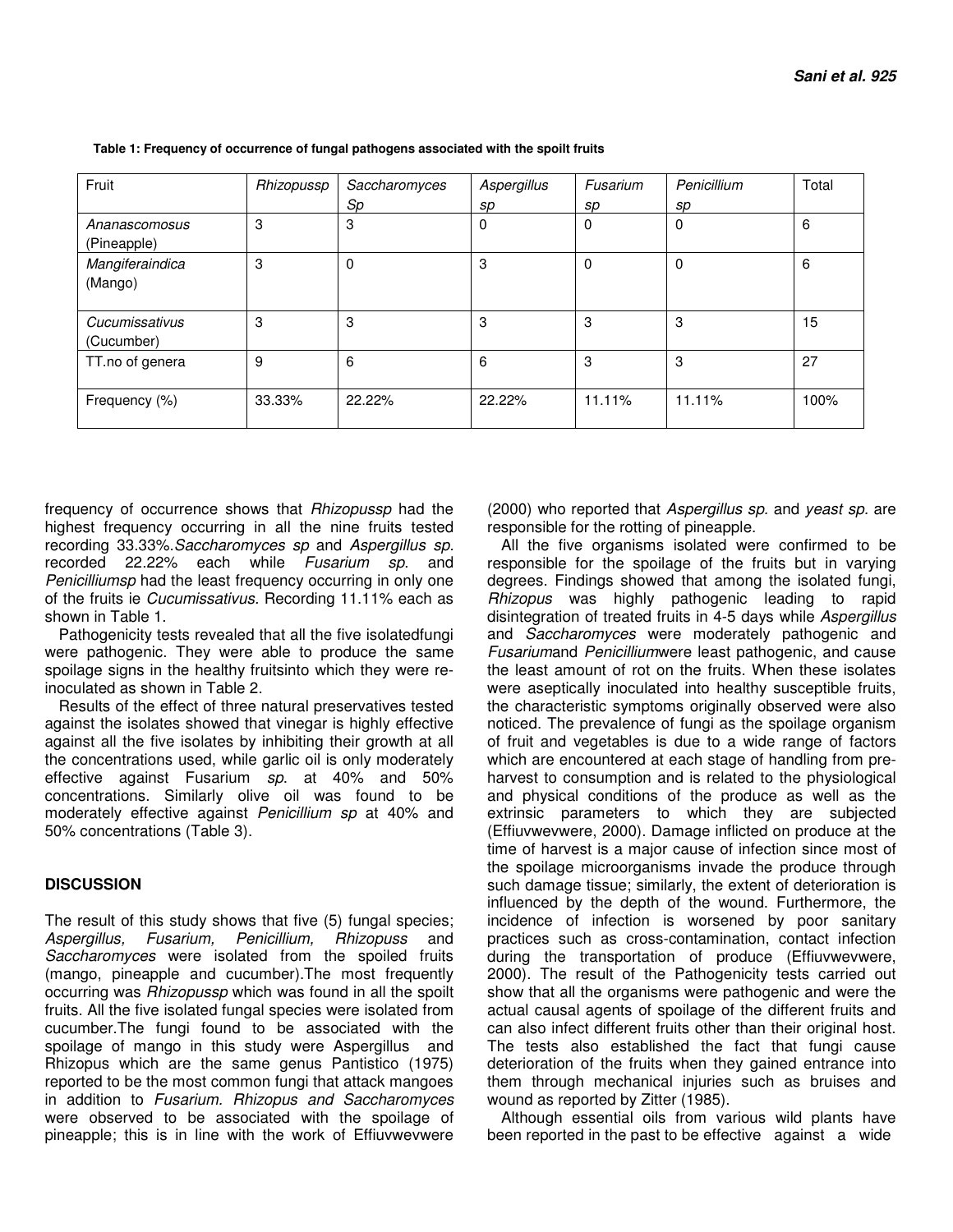#### **Table 2: Pathogenicity test result**

| <b>Fungal specie</b> | <b>Fruit inoculated</b> | Spoilage pattern                                                                                                       |  |  |
|----------------------|-------------------------|------------------------------------------------------------------------------------------------------------------------|--|--|
|                      | Ananascomosus           | Sunken depression                                                                                                      |  |  |
| Rhizopus             | Cucumissativus          | <b>Brownish</b><br>necrotic<br>patches<br>with<br>cottony growth.                                                      |  |  |
|                      | Mangiferaindica         | wrinkled<br>Water<br>soaked<br>with<br>depression.                                                                     |  |  |
| Saccharomyces        | Ananascomosus           | White deposit, fruit becoming spongy<br>with gas production<br>Fruit becoming with gas production<br>and sunken spots. |  |  |
|                      | Cucumissativus          |                                                                                                                        |  |  |
| Aspergillus          | Cucumissativus          | Brownish, necrotic patches.                                                                                            |  |  |
|                      | Mangiferaindica         | <b>Brownish</b><br>necrotic<br>patches<br>with<br>cottony growth.                                                      |  |  |
| Fusarium             | Cucumissativus          | Whitish-pinkish mycelia growth.                                                                                        |  |  |
| Penicillium          | Cucumissativus          | <b>Brownish</b><br>necrotic<br>patches<br>with<br>cottony growth.                                                      |  |  |

#### **Table 3: Inhibitory effect of garlic oil against the fungal isolates**

|               | <b>Concentrations of garlic oil</b> |                          |                          |                          |                          |
|---------------|-------------------------------------|--------------------------|--------------------------|--------------------------|--------------------------|
| Organism      | 10%                                 | 20%                      | 30%                      | 40%                      | 50%                      |
| Aspergillus   | $\overline{\phantom{a}}$            | -                        | $\overline{\phantom{0}}$ | ٠                        | $\overline{\phantom{a}}$ |
| Fusarium      | $+$                                 | $\ddot{}$                | $+++$                    | $^{+++}$                 | $^{+++}$                 |
| Saccharomyces | $+$                                 | $\ddot{}$                | $\ddot{}$                | $^{++}$                  | $^{++}$                  |
| Rhizopus      | ۰                                   | $\overline{\phantom{a}}$ | $\overline{\phantom{0}}$ | $\overline{\phantom{0}}$ | $\overline{\phantom{a}}$ |
| Penicillium   | $\ddot{}$                           | $\ddot{}$                | $\ddot{}$                | $\ddot{}$                | $\ddot{}$                |
|               |                                     |                          |                          |                          |                          |

range of microorganism invitro. (Chang et al., 2008), the ability of the three preservatives used in this study to inhibit the growth of the isolated fungi in vitro could be observed in Tables 3,4 and 5. Vinegar is the most effective preservative among the three used in this study by inhibiting the growth of all the fungal isolates at all the five tested concentrations (ie. 10%, 20%, 30%, 40%, and 50%) as shown in table 5. This indicates that vinegar contains active antifungal agent capable of inhibiting the growth of the isolated fungi. Garlic oil had no effect on Aspergillus sp. at all the concentrations However the effect of garlic on Fusarium sp. is highly effective at 30%, 40% and 50%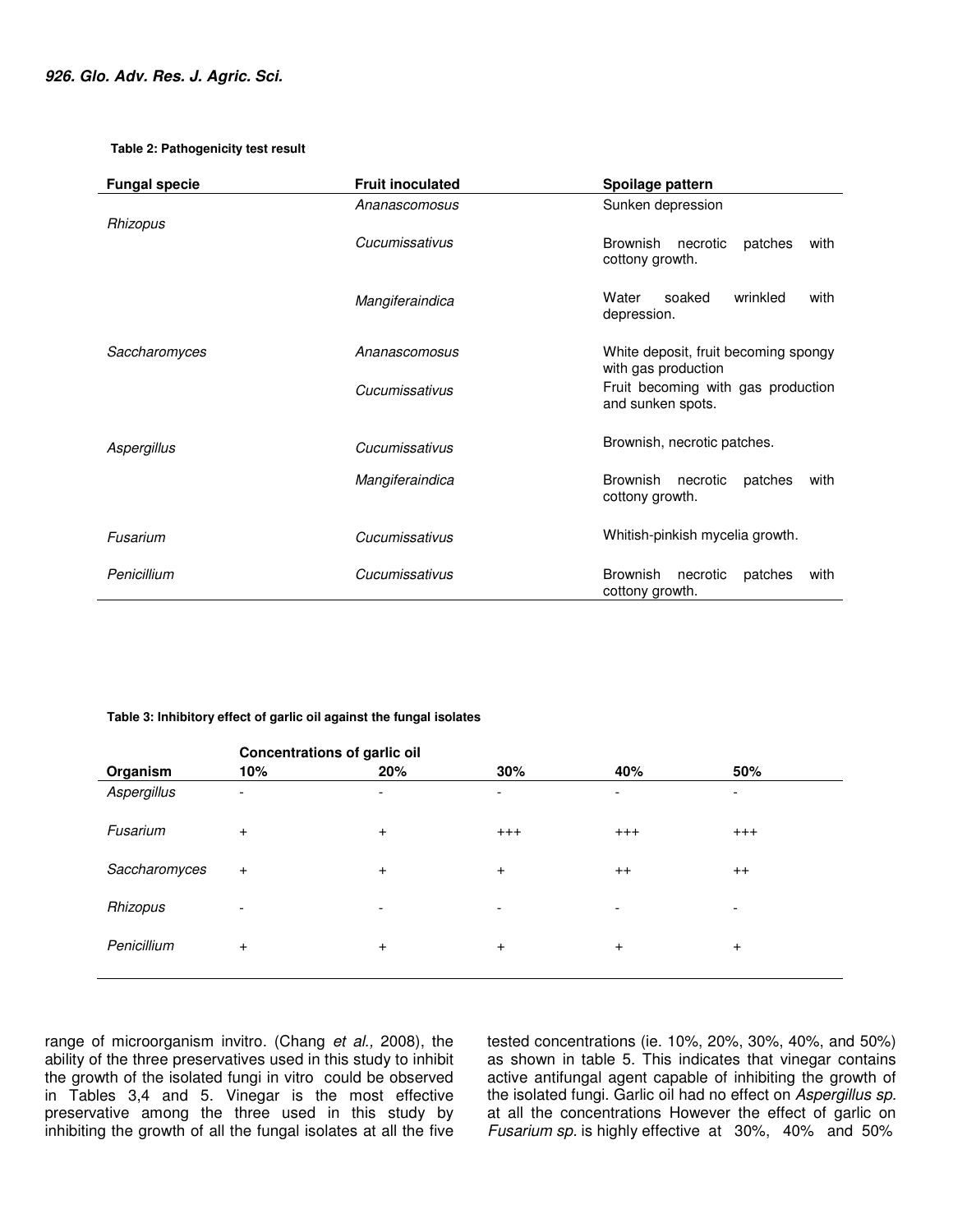#### **Table 4: Inhibitory effect of olive oil against the fungal isolates**

| <b>Concentrations of olive oil</b> |     |                          |                          |                          |                          |  |
|------------------------------------|-----|--------------------------|--------------------------|--------------------------|--------------------------|--|
| Organism                           | 10% | 20%                      | 30%                      | 40%                      | 50%                      |  |
| Aspergillus                        | -   | -                        | $\overline{\phantom{0}}$ | $\overline{\phantom{a}}$ | -                        |  |
| Fusarium                           | -   | $\overline{\phantom{a}}$ | $\ddot{}$                | $^{++}$                  | $^{++}$                  |  |
| Saccharomyces                      | $+$ | $+$                      | $\ddot{}$                | $^{++}$                  | $^{++}$                  |  |
| Rhizopus                           | -   | $\overline{\phantom{0}}$ | $\overline{\phantom{a}}$ | $\overline{\phantom{a}}$ | $\overline{\phantom{a}}$ |  |
| Penicillium                        |     |                          | $\pm$                    | $^{++}$                  | $^{++}$                  |  |

**Table 5: Inhibitory effect of vinegar against the fungal isolates** 

|               | <b>Concentrations of vinegar</b> |       |       |          |          |
|---------------|----------------------------------|-------|-------|----------|----------|
| Organism      | 10%                              | 20%   | 30%   | 40%      | 50%      |
| Aspergillus   | $+++$                            | $+++$ | $+++$ | $+++$    | $^{+++}$ |
| Fusarium      | $+++$                            | $+++$ | $+++$ | $+++$    | $^{+++}$ |
| Saccharomyces | $+++$                            | $+++$ | $+++$ | $+++$    | $+++$    |
| Rhizopus      | $+++$                            | $+++$ | $+++$ | $+++$    | $^{+++}$ |
| Penicillium   | $^{+++}$                         | $+++$ | $+++$ | $^{+++}$ | $^{+++}$ |

 $+++$  = highly effective  $++$  = moderately effective + = less effective  $-$  = not effective

concentrations which is in contrast with the work of Sa'ad and Soad ( 2005), who reported that garlic oil, rosemary, rose, dill and peppermint were not effective on Fusarium sp. Furthermore all the concentrations of garlic used in this study were not effective on Rhizopussp and Aspergillus sp. but less effective on Penicillium sp. as shown in Table 3. On the other hand olive oil was not effective on all the concentrations used on Aspergillus sp. and Rhizopus sp. but moderately effective against Fusarium, Penicillium and Saccharomyces species (Table 4).

### **CONCLUSION**

In conclusion five different fungal species; Aspergillus, Fusarium, Penicillium, Rhizopus and Saccharomyces were isolated from the spoiled fruits which were alsoconfirmed to be responsible for the spoilage of the fruits. The most predominant fungi associated with the spoiled fruits is

Rhizopus. Vinegar was the most effective preservative among the three preservatives (Olive oil, Garlic oil and Vinegar) tested against the fungi isolated in this study, hence could be used in the preservation of these fruits. This is followed by Garlic oil and the least effective was Olive oil.

#### **REFERENCES**

- Amusa NA, Kehinde IA, Ashaye OA (2002). Bio-deterioration of Breadfruit (Artocrarpuscommunis) in storage and its effects on the Nutrient Composition. African Journal of Biotechnology, 1(2): 57-60.
- Baiyewu RA, Amusa NA, Ayoola OA, Babalola OO (2007). Survey of the post harvest diseases and aflatoxin contamination of marketed Pawpaw fruit (Carica papaya L) in South Western Nigeria. African Journal of Agricultural Research; 2(4): 178-181.
- Cheesbrough M (2000). District Laboratory Practicein Tropical Countries Part 2, Cambridge University Press, Cambridge. P. 47-54.